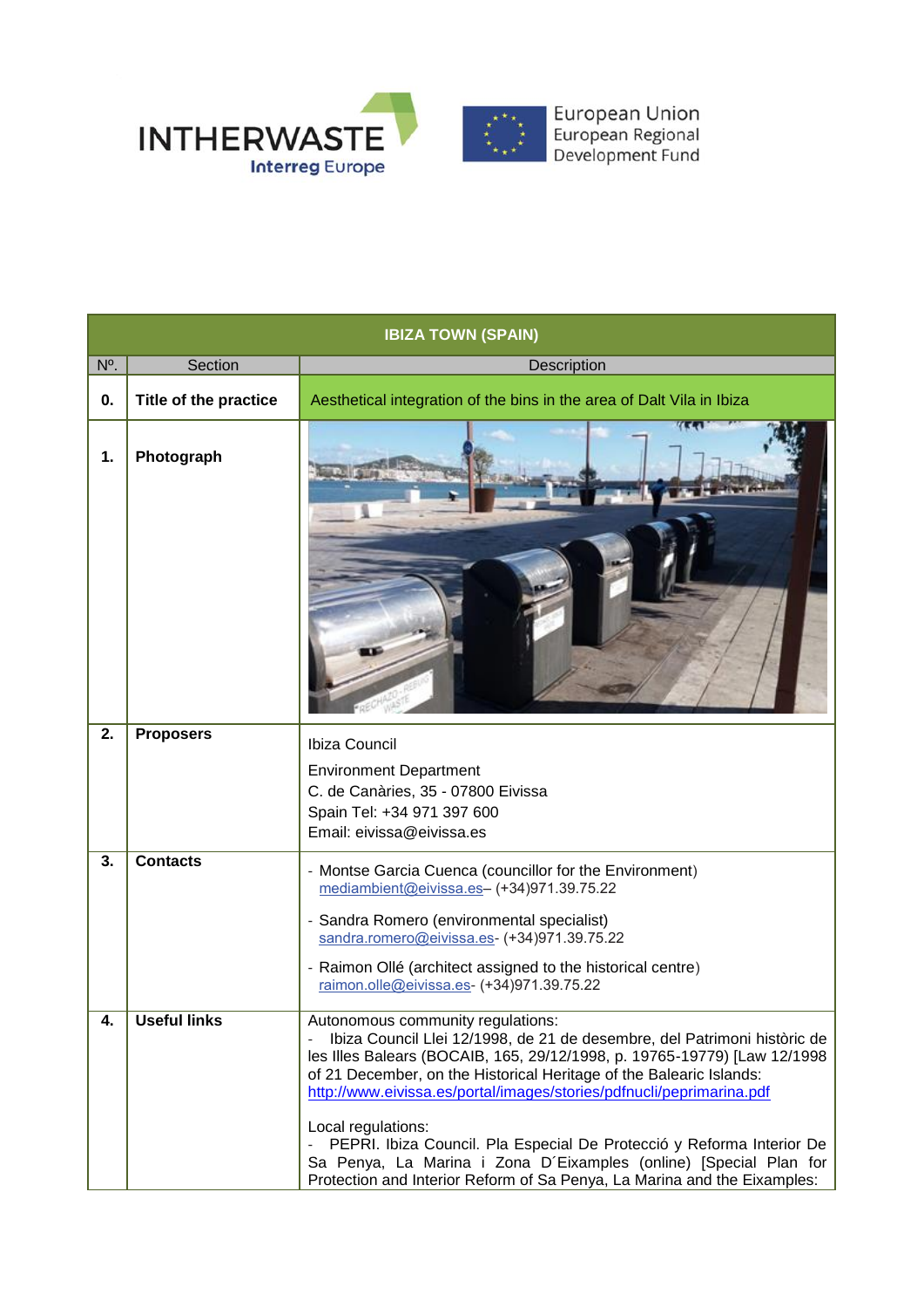

|    |                                                                                                                                                                                                                                                                                                                                                                     | http://www.eivissa.es/portal/images/stories/pdfnucli/peprimarina.pdf<br>Ibiza Council. Ordenanza De Protección Del Conjunto Histórico De Dalt<br>Vila [Bye-Law to Protect the Historical Complex of Dalt Vila] Conservación,<br>Renovación Y Uso (Título IV) (online) [Conservation, Renovation and<br>Use]:http://www.eivissa.es/portal/images/stories/pdfnucli/pepridaltvila.pdf<br>Town Planning Regulations:<br>Ibiza<br>Council.<br>General<br>Plan<br>Urban<br>Planning<br>for<br>1987:http://www.eivissa.es/portal/index.php/es/pgou-vigente<br>Revision of the General Plan 1987:<br>http://www.eivissa.es/portal/index.php/es/pgoucas<br>Environment, Waste:<br>Ibiza Council. Municipal Decree for Municipal Waste Management:<br>$\overline{\phantom{a}}$<br>http://www.eivissa.es/portal/images/stories/ordenances/residuos.pdf |  |  |  |  |
|----|---------------------------------------------------------------------------------------------------------------------------------------------------------------------------------------------------------------------------------------------------------------------------------------------------------------------------------------------------------------------|---------------------------------------------------------------------------------------------------------------------------------------------------------------------------------------------------------------------------------------------------------------------------------------------------------------------------------------------------------------------------------------------------------------------------------------------------------------------------------------------------------------------------------------------------------------------------------------------------------------------------------------------------------------------------------------------------------------------------------------------------------------------------------------------------------------------------------------------|--|--|--|--|
| 5. | <b>Starting date</b>                                                                                                                                                                                                                                                                                                                                                | 1. Ibiza Council. Plan Especial de Protección y Reforma Interior                                                                                                                                                                                                                                                                                                                                                                                                                                                                                                                                                                                                                                                                                                                                                                            |  |  |  |  |
|    |                                                                                                                                                                                                                                                                                                                                                                     | de "Sa Penya, La Marina i zona d'Eixample" [Special Plan for<br>Protection and Interior Reform of "Sa Penya, La Marina and<br>the Eixamples Zone"] Commencement 1994.                                                                                                                                                                                                                                                                                                                                                                                                                                                                                                                                                                                                                                                                       |  |  |  |  |
|    |                                                                                                                                                                                                                                                                                                                                                                     | 2. Ibiza Council. Plan Especial de Protección i Reforma Interior<br>de "Dalt Vila" [Special Plan for Protection and Interior Reform<br>of "Dalt Vila"] Commencement 1997.                                                                                                                                                                                                                                                                                                                                                                                                                                                                                                                                                                                                                                                                   |  |  |  |  |
|    |                                                                                                                                                                                                                                                                                                                                                                     | 3. Ibiza Council. Revisión del Plan General Municipal, Normas<br>Urbanísticas [Revision of the General Municipal Plan, Town<br>Planning Regulations] Initial Deed of Approval March 2016.                                                                                                                                                                                                                                                                                                                                                                                                                                                                                                                                                                                                                                                   |  |  |  |  |
| 6. | Activities' state of<br>the art                                                                                                                                                                                                                                                                                                                                     | Ongoing                                                                                                                                                                                                                                                                                                                                                                                                                                                                                                                                                                                                                                                                                                                                                                                                                                     |  |  |  |  |
| 7. | Location                                                                                                                                                                                                                                                                                                                                                            | Dalt Vila, La Marina, Vara de Rey Ibiza, Spain                                                                                                                                                                                                                                                                                                                                                                                                                                                                                                                                                                                                                                                                                                                                                                                              |  |  |  |  |
| 8. | Inhabitants in the<br>area                                                                                                                                                                                                                                                                                                                                          | Dalt Vila, La Marina, Vara del Rei and Plaça del Parc (Old Town):<br>approximately 800 inhabitants (data pending official confirmation).                                                                                                                                                                                                                                                                                                                                                                                                                                                                                                                                                                                                                                                                                                    |  |  |  |  |
|    |                                                                                                                                                                                                                                                                                                                                                                     | Ibiza Town: 49,975 inhabitants (2015, according to Ibestat).                                                                                                                                                                                                                                                                                                                                                                                                                                                                                                                                                                                                                                                                                                                                                                                |  |  |  |  |
| 9. | <b>Description of the activity</b>                                                                                                                                                                                                                                                                                                                                  |                                                                                                                                                                                                                                                                                                                                                                                                                                                                                                                                                                                                                                                                                                                                                                                                                                             |  |  |  |  |
|    | The P.E.P.R.I. establishes the conditions for action and use and the procedures to be applied in<br>any initiative affecting the assets it covers, including waste deposits.<br>The decision to put bins in place (type of bins and location), is one of the measures in the old town<br>that needs to be submitted and approved by the PEPRI Committee.<br>Origin: |                                                                                                                                                                                                                                                                                                                                                                                                                                                                                                                                                                                                                                                                                                                                                                                                                                             |  |  |  |  |
|    | (waste bins, litter bins, etc.).                                                                                                                                                                                                                                                                                                                                    | The need to preserve the values of the historical centre and have a tool that coordinates and<br>harmonises the criteria for elements located on public thoroughfares, such as street furniture                                                                                                                                                                                                                                                                                                                                                                                                                                                                                                                                                                                                                                             |  |  |  |  |
|    |                                                                                                                                                                                                                                                                                                                                                                     |                                                                                                                                                                                                                                                                                                                                                                                                                                                                                                                                                                                                                                                                                                                                                                                                                                             |  |  |  |  |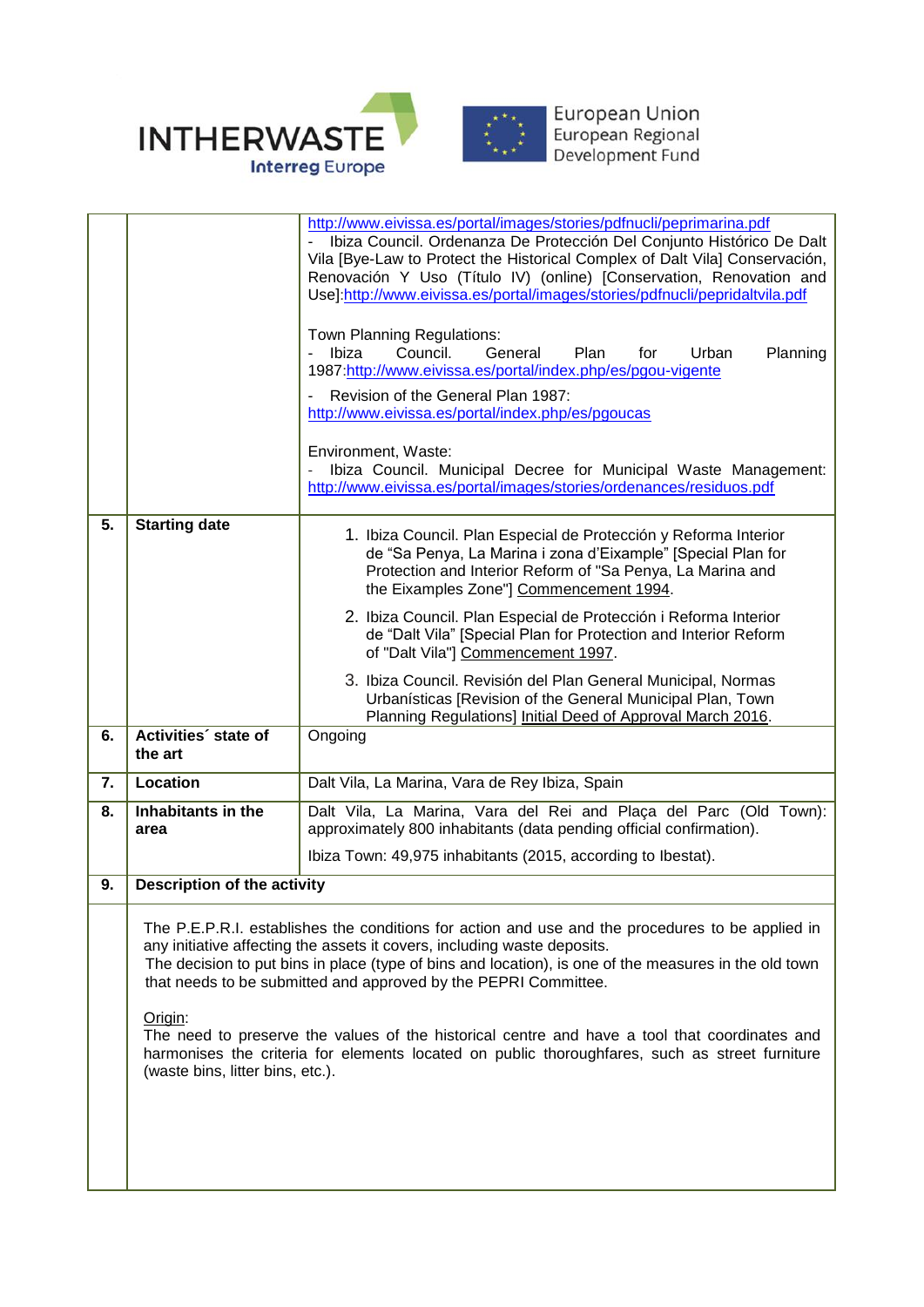

| Phase                                                                          | Task                                                                                                                                                                                                 | Months |   |   |   |
|--------------------------------------------------------------------------------|------------------------------------------------------------------------------------------------------------------------------------------------------------------------------------------------------|--------|---|---|---|
|                                                                                |                                                                                                                                                                                                      | 1      | 2 | 3 | 4 |
| 1. Application by the<br>Territory and Sustainability<br>Area of Ibiza Council | Request for action, including any<br>modifications<br>adaptations<br><b>or</b><br>requested by the licence specialists,<br>who check the documents and<br>whether the requirements have<br>been met. |        |   |   |   |
| 2. Technical management<br>analysis of the licence                             | Preliminary report issued                                                                                                                                                                            |        |   |   |   |
|                                                                                | Regulatory compliance determined                                                                                                                                                                     |        |   |   |   |
| Decision by the<br>3.<br><b>Control Committee</b>                              | Decision by the Technical Committee                                                                                                                                                                  |        |   |   |   |
|                                                                                | Final decision and approval of the<br><b>Policy Committee</b>                                                                                                                                        |        |   |   |   |
| 4. Action                                                                      | Implement the project                                                                                                                                                                                |        |   |   |   |

## Actors involved:

- Environment department. Area for Territory and Sustainability. Ibiza Council Maintenance service for parks and gardens (depending on the aesthetic option implemented).

Licensed waste collection company for Ibiza Town.

P.E.P.R.I Supervisory committee the Island Government Heritage Committee (depending on the type of procedure)

## Legal framework:

Ibiza Council. Plan Especial de Protección y Reforma Interior de "Sa Penya, La Marina y zona d'Eixample" [Special Plan for Protection and Interior Reform of "Sa Penya, La Marina and the Eixample Zone"

- Ibiza Council. Plan Especial de Protección y Reforma Interior de "Dalt Vila" [Special Plan for Protection and Interior Reform of "Dalt Vila"]

- Ibiza Council. Revisión del Plan General Municipal, Normas Urbanísticas [Revision of the General Municipal Plan, Town Planning Regulations], Initial Approval (March 2016).

## Costs:

P.E.P.R.I is a technical regulation so it doesn't have a specific cost.

Level of use or number of users:

This regulation affects 100% of the projects and acts to be implemented in the old town.

The committee approval process for the P.E.P.R.I. is as follows: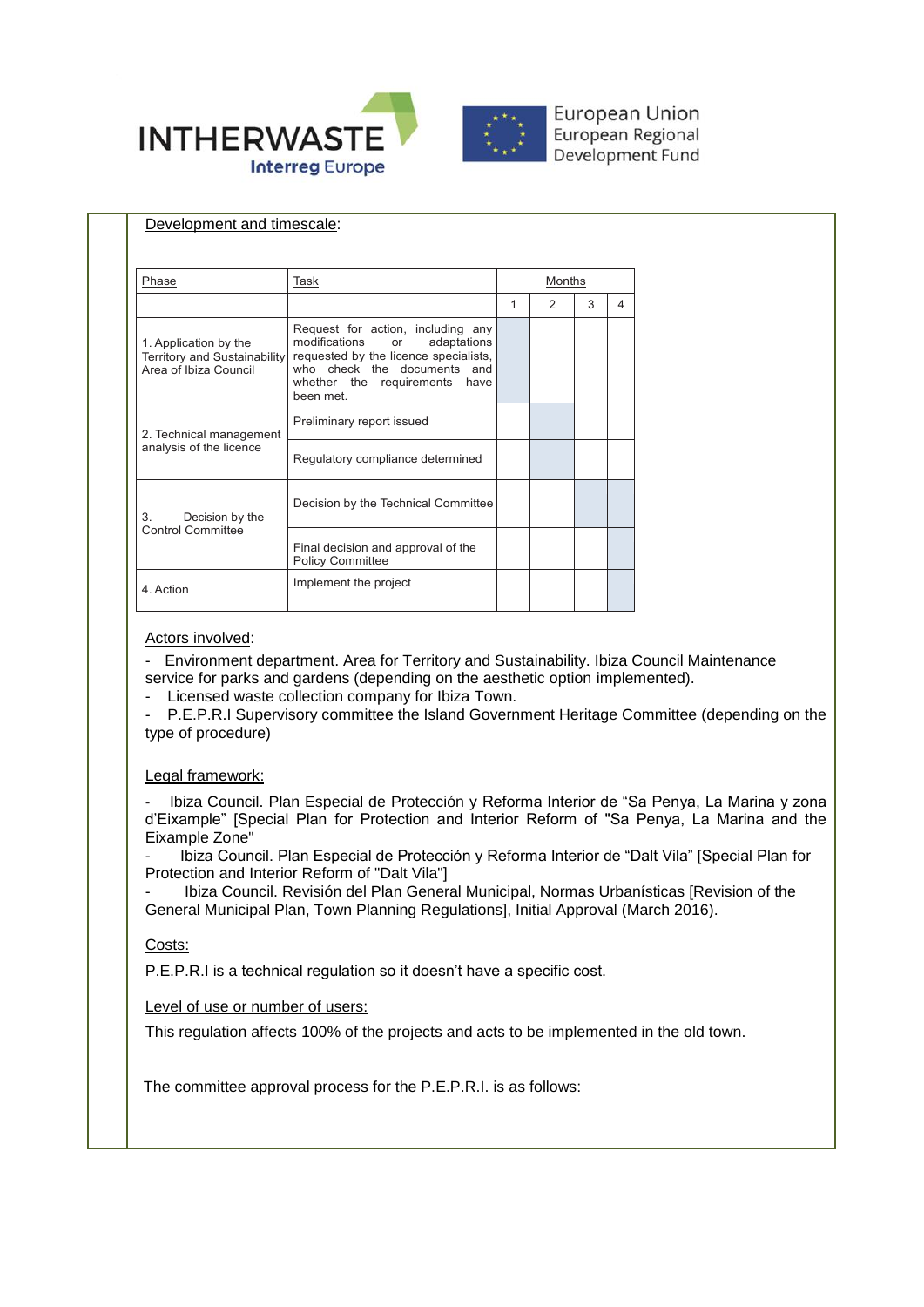